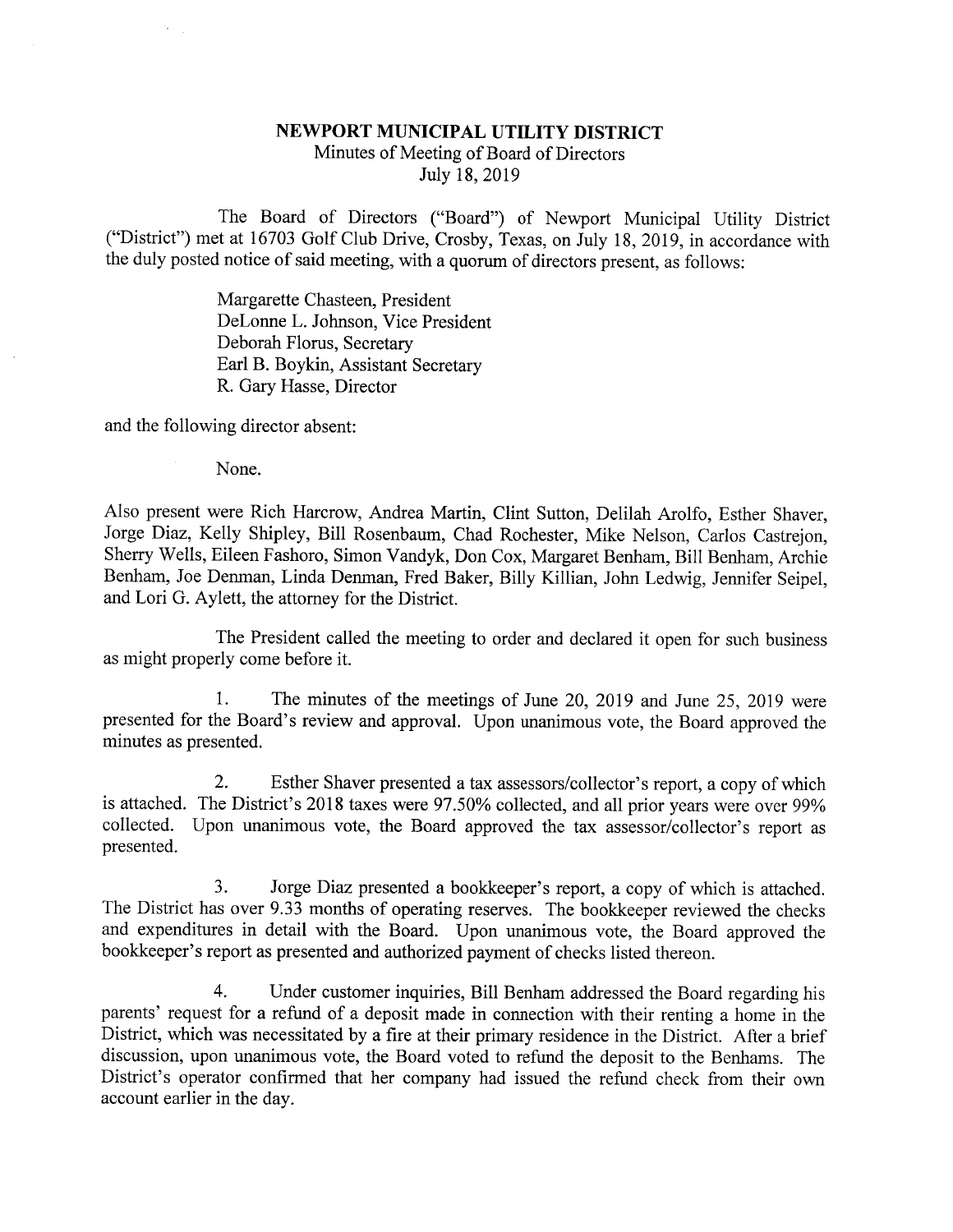Several members of the public asked questions regarding whether a fire hydrant located near the Benham's house was operational on the day of the fire. The operator confirmed that the hydrant was tested following the incident, and no issues were reported. Members of the public also inquired into the maintenance schedule of District fire hydrants. The operator confirmed that hydrants are inspected every one to two years. Bill Benham requested a copy of the District's records showing maintenance of all District fire hydrants during the prior two years, and the District president assured him that such request would be accommodated. The Board also discussed its plan to schedule a meeting with the local volunteer fire department to discuss how the two groups can better work together to serve the community.

Another resident complained about the method of dividing the community into two zones for garbage pick-up. The garbage contractor confirmed that it was their decision and choice of how the division was made. The resident pointed out that those members of the community with Monday collections would always have three holidays. The representative of Frontier stated that they may request accommodations on the holiday schedule after they settle into the routine.

John Ledwig addressed the Board and stated that he was moving into the home previously owned by the Veach family. He requested temporary access across the District's park property to facilitate move-in. The Board welcomed Mr. Ledwig to Newport and instructed the operator to accommodate his request.

Finally, Sherry Wells, a realtor with Alliance, stated that she was representing the Medico family, who owns 330 acres in neighboring Harris County WCID 70 (Lake Shadows). She stated that WCID 70 did not have the capacity to serve her client's tract and requested permission to begin a discussion with the District engineer and attorney. The Board authorized its consultants to have preliminary discussions regarding the matter with the Medico family's representative.

5. The Board performed a brief mid-year budget review. The bookkeeper reviewed the District's revenues and expenses, stating that the figures appeared to be in line.

6. The Board next discussed the developers' reports. Eileen Fashoro stated that she had nothing to report on behalf of Rampart at this time.

Carlos Castrejon reported on activities of Lennar. In Section 7, he reported that sales are slightly ahead of where they were this time last year. There have been 24 sales year-todate.

Chad Rochester reported on his development activities. The notice to proceed was issued on Monday for water, sewer and drainage construction in Sections 6 and 10.

With regard to the Section 9 detention pond, the District engineer reported that the entrance to the site is not adequate for maintenance crews to access the area. In order to remedy the situation, the engineer discussed the installation of a culvert by Rochester Enterprises, LLC, which would provide the necessary access. Mr. Rochester acknowledged the need to construct the culvert and stated that he would report back with their construction schedule. In addition,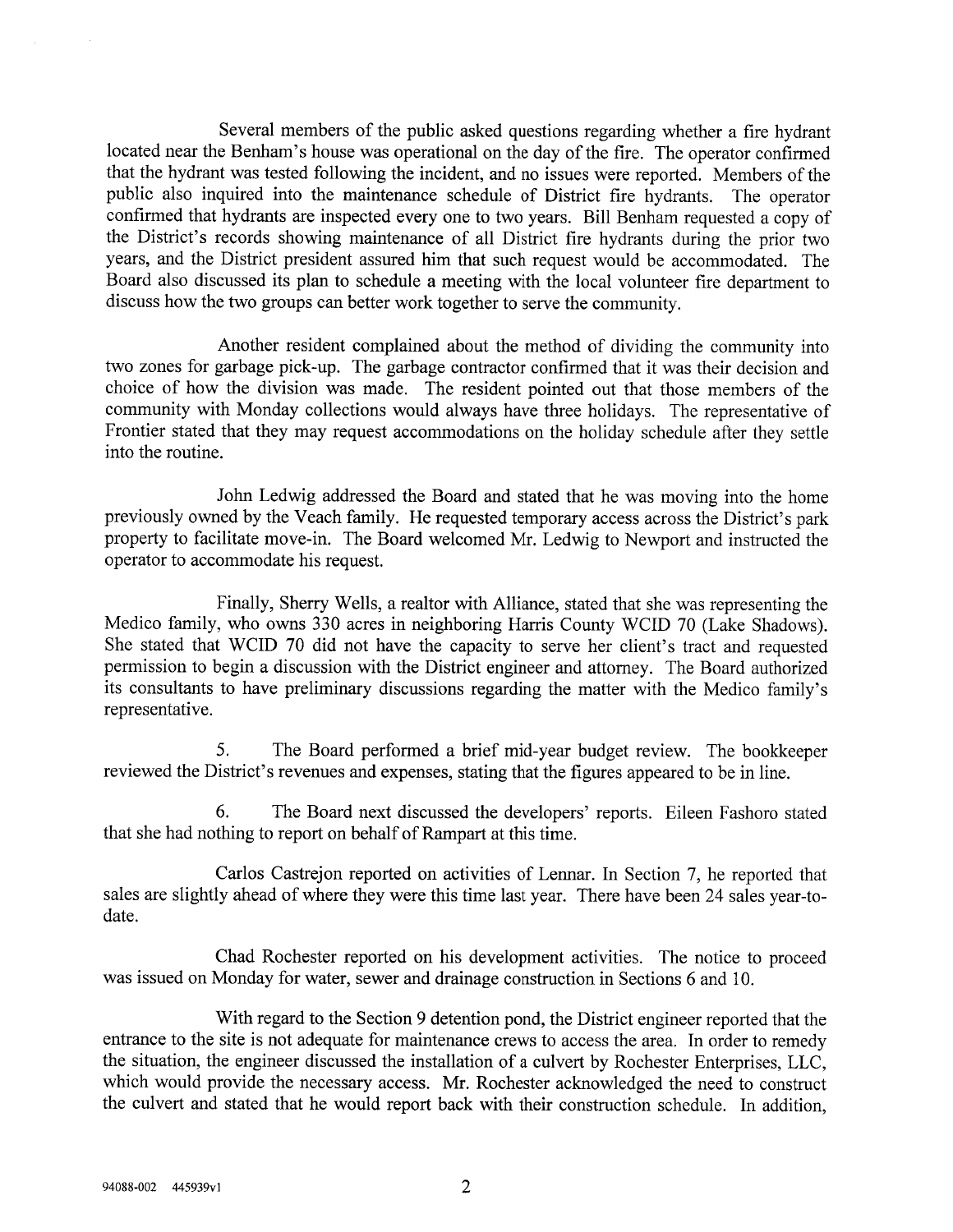Mr. Rochester noted that the hydro-mulch did not appear to be germinating, so the developer is testing the soils. Riprap will be added to the bottom of the pond.

7. The Board reviewed a request for a utility commitment for Rochester Enterprises for 45 equivalent single family connections on 7.4857 acres on Golf Club Drive. The engineer stated that the District had capacity to serve the tract, which is in the District's boundaries. Upon unanimous vote, the Board approved issuance of the utility commitment as requested.

8. The Board discussed the operations report, a copy of which is attached. Clinton Sutton provided information about operation of the District's water facilities. The District had 99% water accountability. The sewage treatment plant operated with no permit violations. The operator provided a new chart depicting rainfall and flows at the sewage treatment plant, which will assist in determining the levels of inflow and infiltration.

Rich Harcrow gave an operations report and reported on all District work.

The operator reported receipt of numerous complaints from the new homes regarding a "chemical smell" in the water. The operator has done testing, and the water is compliant with all state and federal drinking water regulations. The operator continues to investigate and take samples. The operator suspects that there may be some issue with the type of plumbing fixtures being used by the builders.

Andrea Martin presented the billing and collections report. Total current billing was \$338,502.33, while total current payments were \$342,999.24. The current arrears as of today's meeting totaled \$22,581.37. Deposits in house totaled \$519,517.50. Upon unanimous vote, the Board approved all operations, and billing and collections reports.

Frontier Waste presented a report on their garbage collection activities. They are planning an ice cream social to let residents meet the new contractor and see one of their trucks in action.

9. The Board received a report on parks and recreational activities. At Port 0'Call Park, the restrooms were painted. Rich Harcrow provided a quote for the purchase of a Bobcat all terrain vehicle for use on the parks and trails. It has good maneuverability and will assist operations personnel in faster clean-up of debris after rain storms. Upon unanimous vote, the Board authorized the purchase at a cost not to exceed \$25,000. At Flying Bridge Park, the sign displaying the park rules was replaced, and a vehicle was reported stolen from the site. With respect to the trails, three trees adjacent to a resident's fence were removed. Upon unanimous vote, the Board approved the parks and recreational facilities report as presented.

10. Bill Rosenbaum and Kelly Shipley presented a District engineer's report, a copy of which is attached.

The engineer reviewed with the Board a draft of the projected District buildout. The District will need to expand its sewage treatment plant by  $500,000 - 700,000$  gpd, and planning will need to begin in the next few months.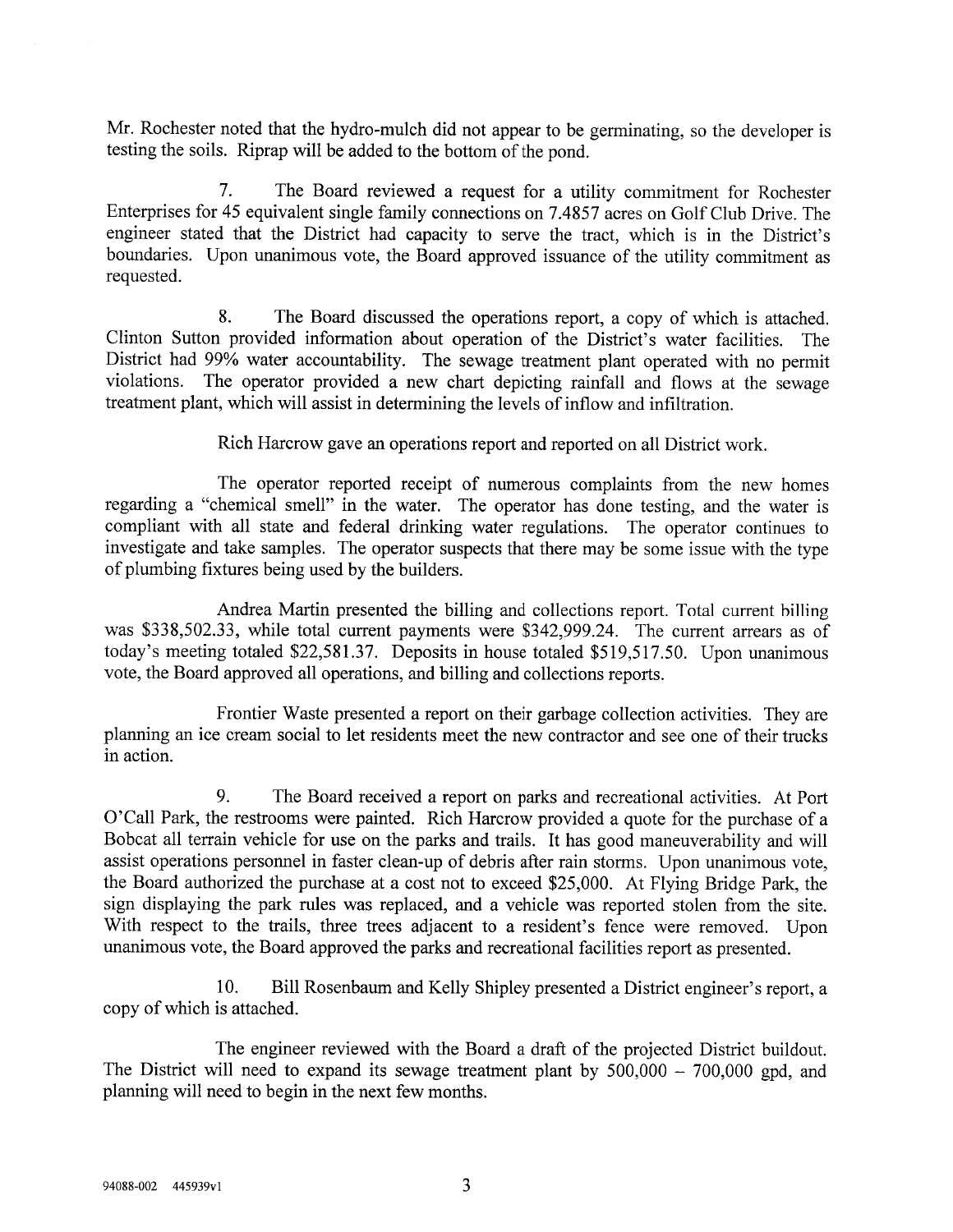Regarding Bond Issue No. 6, the engineer received comments to their summary of costs and draft report. Those changes are being incorporated, and the report is being finalized.

Regarding the generator platform, the engineer was hoping that plans would be ready, but Harris County officials are requiring additional hydraulic analysis and may require 20 foot pilings. The engineer is scheduling a meeting with the County to discuss.

The Board reviewed a request from Harris County MUD 544 for a long-term groundwater credit agreement. They requested 115,000 gallons per day on a permanent basis. After a review of the District's groundwater needs and current commitments, the engineer recommended that the District decline the request at this time, and the Board concurred.

Lastly, the engineer discussed a letter received from Friendswood Development Company regarding development of a 38-acre tract for single family residential. The tract is not within the District and would need to be annexed in to the District. The engineer will analyze the request in more detail. Upon unanimous vote, the Board approved the engineer's report as presented.

11. The Board then discussed land donations by Rampart and Lennar. With regard to the lots to be donated by Rampart, Eileen Fashoro stated that the adjacent landowner would like to purchase a portion of one of the lots and may already be utilizing it for his own purposes. Ms. Aylett noted that it would be best for Rampart to reach an agreement with the adjacent landowner prior to conveying any portion of the lots to the District. After discussion, the Board tabled donation of the lots by Rampart asked the operator to confirm whether the lots were being encroached upon by the neighboring landowner. With regard to the Lennar donation, the Board discussed possible use of the area for trails. After discussion, the Board agreed to table Lennar's donation of property, pending the operator's review of the property.

12. Simon Vandyk then gave a presentation on behalf of Touchstone District Services regarding election education and public outreach services. He provided written materials showing how Touchstone has assisted in public education regarding bond elections. He fielded several questions from the Board regarding pricing and services provided. After discussion, the Board elected to table the matter and asked whether Mr. Vandyk would be willing to provide client references. Mr. Vandyk agreed to do so and thanked the Board for their time.

13. With regard to the architectural design of Meeting/Emergency Operations Building, the attorney reported that she has not yet received a contract from BKP Design.

14. Lori Aylett presented an attorney's report, stating that the majority of the legal work done in the prior month related to current development projects, land donations from developers, and responses to inquiries regarding maintenance and operations.

15. The attorney stated that there were no groundwater reduction contracts for consideration this month.

16. The engineers then reviewed with the Board the capital projects plan. The plan includes future developer contribution items, District facilities, contingencies, engineering,